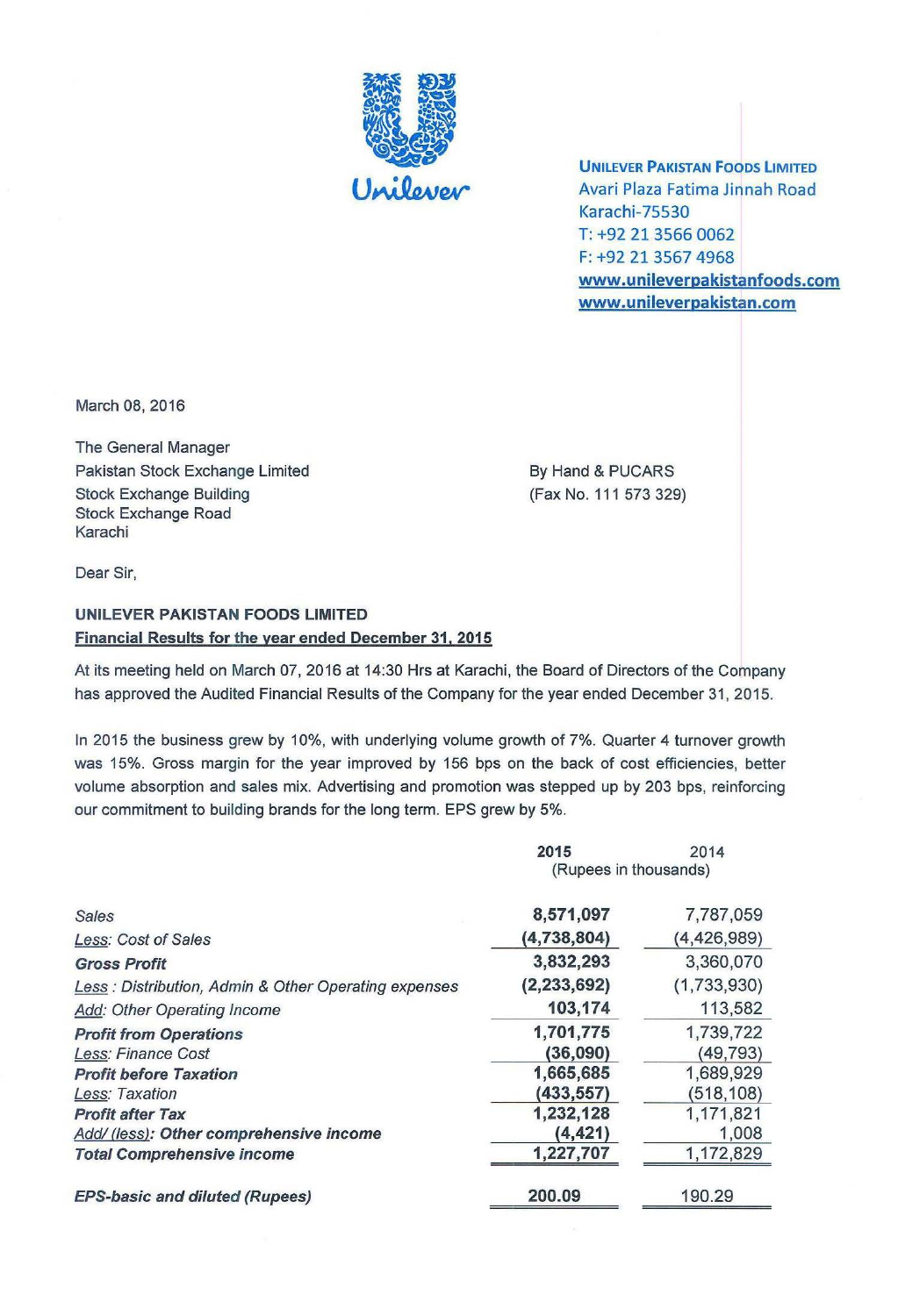

UNILEVER PAKISTAN FOODS LIMITED Avari Plaza Fatima Jinnah Road Karachi-75530 T: +92 21 35660062 F: +92 21 35674968 www.unileverpakistanfoods.com www.unileverpakistan.com

### FINAL DIVIDEND

In view of the financial results for the year 2015, the Directors have recommended a final cash dividend of Rs.96/- or (960%) per ordinary share of Rs.10/- each; in addition to the Interim dividend of Rs.54.00 per ordinary share, already paid during the year. The total dividend for the year 2015 amounts to Rs. 150/- (2014: Rs.94.00) per ordinary share. This will be payable to the Members on the number of ordinary shares held by them at the close of business on April 13,2016.

#### CLOSURE OF SHARE TRANSFER BOOKS

The Share Transfer Books of the Company will be closed from April 14, 2016 to April 20, 2016 (both days inclusive) to determine the entitlement for the final dividend. The books will re-open on April 21, 2016. Transfers in good order, received at the Company's Share Registration Office, Central Depository Company of Pakistan Limited, Share Registrar Department, CDC House, 99-B, Block-B, S.M.C.H.S., Main Shahra-e-Faisal, Karachi - 74400 by the close of business on April 13, 2016 will be treated in time for the purpose of payment of Final Dividend to the transferees.

#### ANNUAL GENERAL MEETING

The Board has approved the convening of the next Shareholders Annual General Meeting for April 20,2016 at 10.30 a.m. in Karachi.

#### CHANGE OF DIRECTOR AND CHIEF EXECUTIVE

The Board noted that Ms. Fariyha Subhani, Director & Chief Executive has submitted her resignation from the Directorship and as Chief Executive of the Company. The Board accepted the resignation of Ms. Fariyha Subhani as Director & Chief Executive of the Company with effect from March 06, 2016 and recorded appreciation for her services during her tenure on the Board. Ms. Shazia Syed, Director, has been appointed as Chief Executive of the Company with immediate effect and Ms. Farheen Salman has been co-opted/appointed as Director, with effect from March 07, 2016, to fill the casual vacancy on the Board.